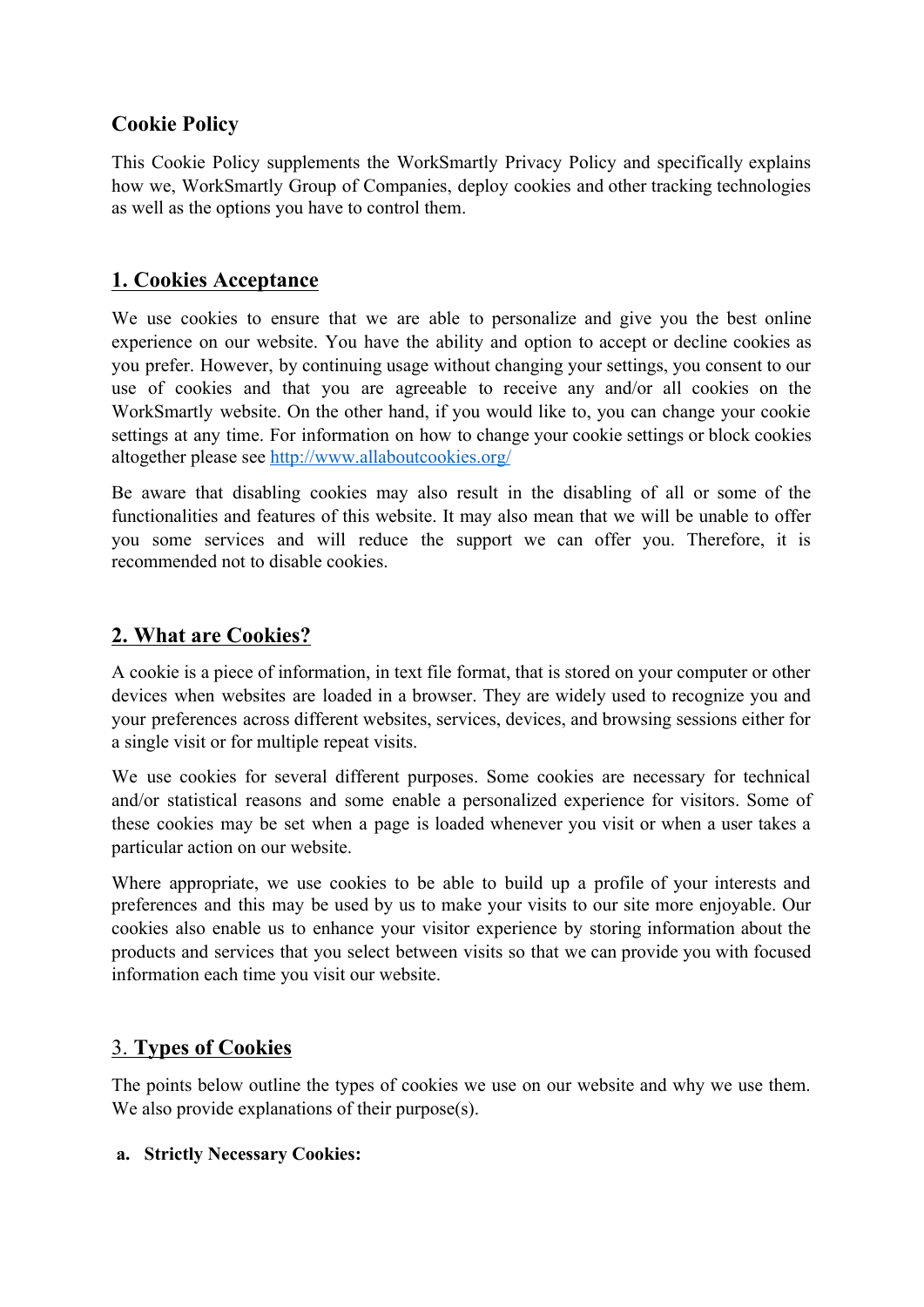These cookies must be present for the website to provide its basic functions. They let you navigate around our website and use essential features like secure areas, and image loading. These cookies don't gather any information about you that could be used for marketing or remembering where you've been on the internet.

These cookies must be enabled or the site will not function and cannot be blocked.

#### **We use these Strictly Necessary cookies to:**

- Remember information you've entered on forms when you navigate to different pages in a single web browser session. Essentially, they allow for a user to navigate back and forth between pages without losing their previous actions from the same session.
- **●** Remember when you have seen a single use page (such as the splash page) so we don't show it to you again and again. In other words, we will store your preferences and other information on your computer in order to save you time by eliminating the need to enter the same information repeatedly.

#### **b. Performance Cookies:**

These cookies collect information on how visitors interact with the website, for instance, which pages visitors go to most often, if they get error messages from the web pages and other analytical data. These cookies do not collect identifiable information of a visitor. All information collected are aggregated and therefore anonymous. It is only used to improve how our website functions and to understand how users interact with the website.

#### **We use performance cookies to:**

• Provide statistics on how our website performs and is used by our customers/visitors in order for us to make improvements. Some examples of performance cookies are cookies that count page visits, idle time by a user on a page, bounce rates, and load speeds, measure any errors that occur and test different designs of our website, amongst others.

## **4. Social Media [Features](https://www.dell.com/learn/my/en/mycorp1/policies-privacy#smf)**

Our website includes social media features, including Facebook, Linkedin, Twitter and Youtube. These features may collect your IP address, which page you are visiting on our site, and may set a cookie to enable the feature to function properly. Social media features are either hosted by a third party or hosted directly on our website. We have no direct control over the information that is collected by these cookies whereby your interactions with these features are governed by the privacy policy of the parties providing them.

## **5. Links to [Third-Party](https://www.dell.com/learn/my/en/mycorp1/policies-privacy#ltpws) Websites and Services**

Please be aware that WorkSmartly provides links to other websites, which if you click on them may collect Personal information about you. The information practices of those third-party websites linked to WorkSmartly are not covered by this Policy. We identify these